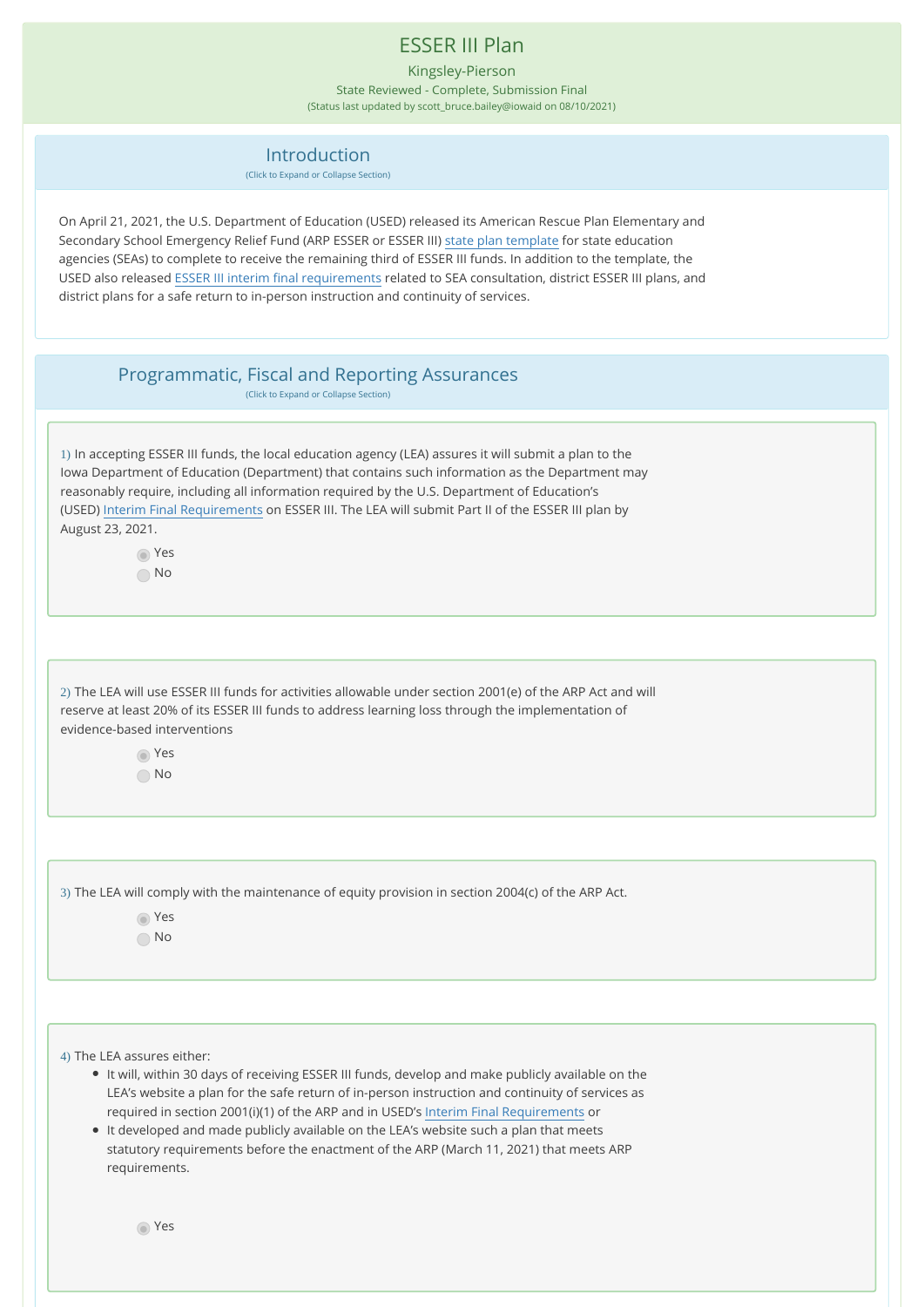| <b>No</b>                                                                                                                                                                                                                                                                                                                                   |  |
|---------------------------------------------------------------------------------------------------------------------------------------------------------------------------------------------------------------------------------------------------------------------------------------------------------------------------------------------|--|
| 5) The LEA assures that it will meaningfully engage with the following stakeholders during<br>development of its ESSER III plan and take such input into account in the development of the plan:                                                                                                                                            |  |
| • Students:                                                                                                                                                                                                                                                                                                                                 |  |
| • Families:<br>• School and district administrators, including special education administrators;<br>• Teachers, principals, school leaders, other educators, school staff, and their unions;<br>• Tribes (if applicable);                                                                                                                   |  |
| • Civil rights and disability rights organizations (if applicable); and<br>• Stakeholders representing the interests of children with disabilities, English learners, children<br>experiencing homelessness, children in foster care, migratory students, children who are<br>incarcerated, and other underserved students (if applicable). |  |
| Yes                                                                                                                                                                                                                                                                                                                                         |  |
| No.                                                                                                                                                                                                                                                                                                                                         |  |
|                                                                                                                                                                                                                                                                                                                                             |  |
|                                                                                                                                                                                                                                                                                                                                             |  |

6) The LEA assures that it will seek public comment on its ESSER III plan and take such comments into account in the development of the plan.

> Yes No

7) The LEA assures that it will review its Return-to-Learn plan periodically and at least every six months to ensure it remains relevant and meets all statutory and regulatory requirements. The LEA also assures that it will seek public comment on whether the plan requires revisions at least every six months. And if it is so deemed that revisions are necessary, the LEA will provide the public opportunity to provide comments on such revisions.

> Yes No

8) The LEA will comply with all reporting requirements at such time and in such manner and containing such information as the Department or USED may reasonably require including on matters such as:

- Overall plans and policies related to State support for return to in-person instruction and maximizing in-person instruction time, including how funds will support a return to and maximize in-person instruction time, and advance equity and inclusivity in participation in inperson instruction;
- Data on each school's mode of instruction (remote, hybrid, in-person) and conditions;
- How the LEA is developing strategies and implementing public health protocols including, to the greatest extent practicable, policies and plans in line with the CDC guidance related to addressing COVID-19 in schools;
- LEA uses of funds to meet students' social, emotional, and academic needs, including through summer enrichment programming and other evidence-based interventions, and how they advance equity for underserved students;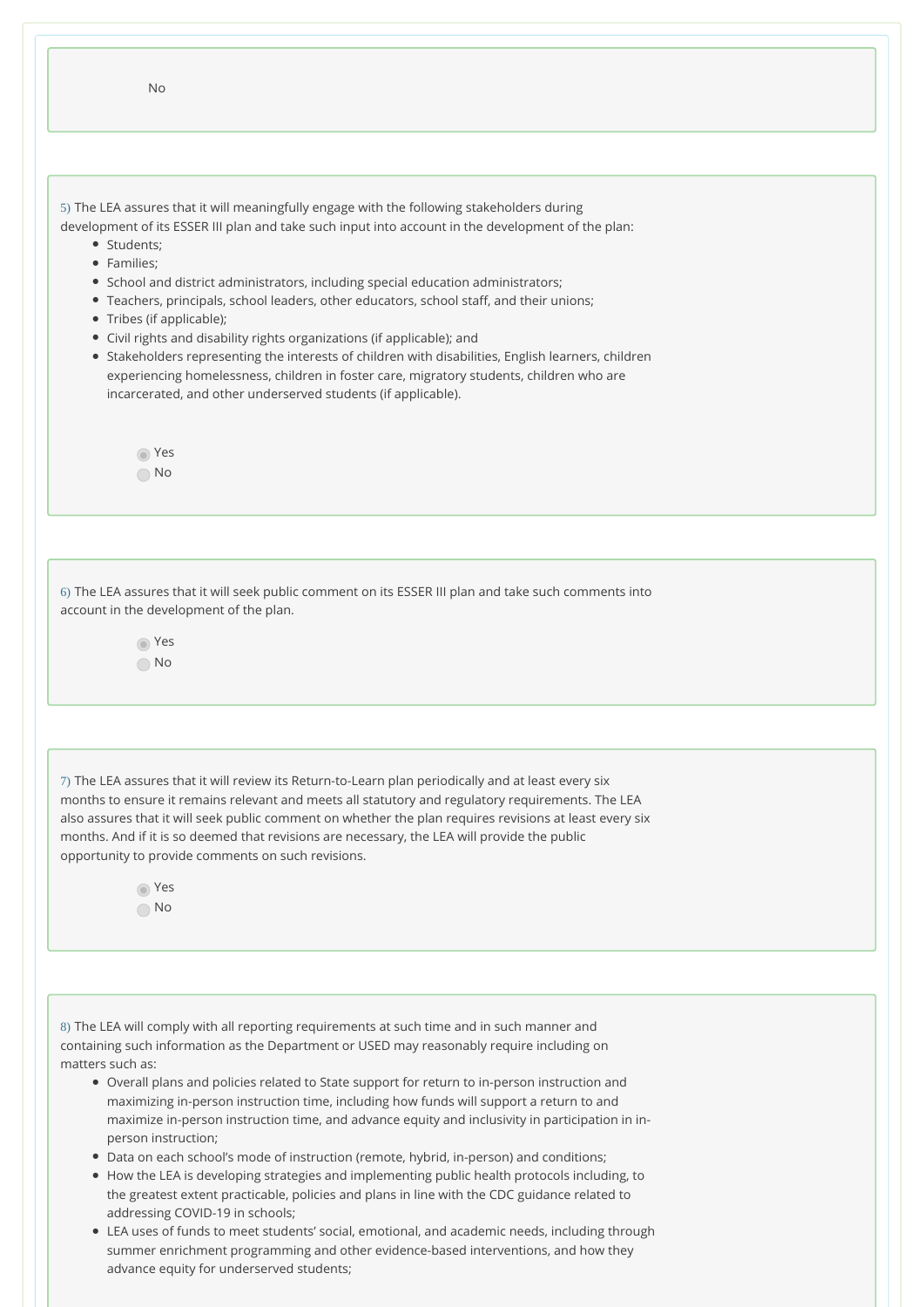- LEA uses of funds to sustain and support access to early childhood education programs;
- Impacts and outcomes (disaggregated by student subgroup) through use of ESSER III funding (e.g., quantitative and qualitative results of ESSER III funding, including on personnel, student learning, and budgeting at the school and district level);
- Student data (disaggregated by student subgroup) related to how the COVID-19 pandemic has affected instruction and learning;
- Requirements under the Federal Financial Accountability Transparency Act (FFATA); and
- Additional reporting requirements as may be necessary to ensure accountability and transparency of ESSER III funds.

Note: Nothing in this assurance requires the district to adopt CDC guidance. According to the USED: The requirement does not mandate that an LEA adopt the CDC guidance, but only requires that the LEA describe in its plan the extent to which it has adopted the key prevention and mitigation strategies identified in the guidance.

 Yes No

9) The LEA assures that it will retain records pertaining to the ESSER III award under 2 C.F.R. § 200.334 and 34 C.F.R. § 76.730, including financial records related to use of grant funds, separately from other grant funds, including funds an LEA receives under the Coronavirus Aid, Relief, and Economic Security Act (CARES Act) and the Coronavirus Response and Relief Supplemental Appropriations Act, 2021 (CRRSA Act). The LEA will cooperate with any examination of records with respect to such funds by making records available for inspection, production, and examination, and authorized individuals available for interview and examination, upon the request of (i) USED and/or its Inspector General; or (ii) any other federal agency, commission, or department in the lawful exercise of its jurisdiction and authority.

> Yes No

## Other Assurances and Certifications

(Click to Expand or Collapse Section)

Other 1) The LEA will comply with all applicable assurances in OMB Standard Forms 424B and D (Assurances for Non-Construction and Construction Programs), including the assurances relating to the legal authority to apply for assistance; access to records; conflict of interest; merit systems; nondiscrimination; Hatch Act provisions; labor standards; flood hazards; historic preservation; protection of human subjects; animal welfare; lead-based paint; Single Audit Act; and the general agreement to comply with all applicable Federal laws, executive orders and regulations.

Yes

No

Other 2) With respect to the certification regarding lobbying in Department Form 80-0013, no Federal appropriated funds have been paid or will be paid to any person for influencing or attempting to influence an officer or employee of any agency, a Member of Congress, an officer or employee of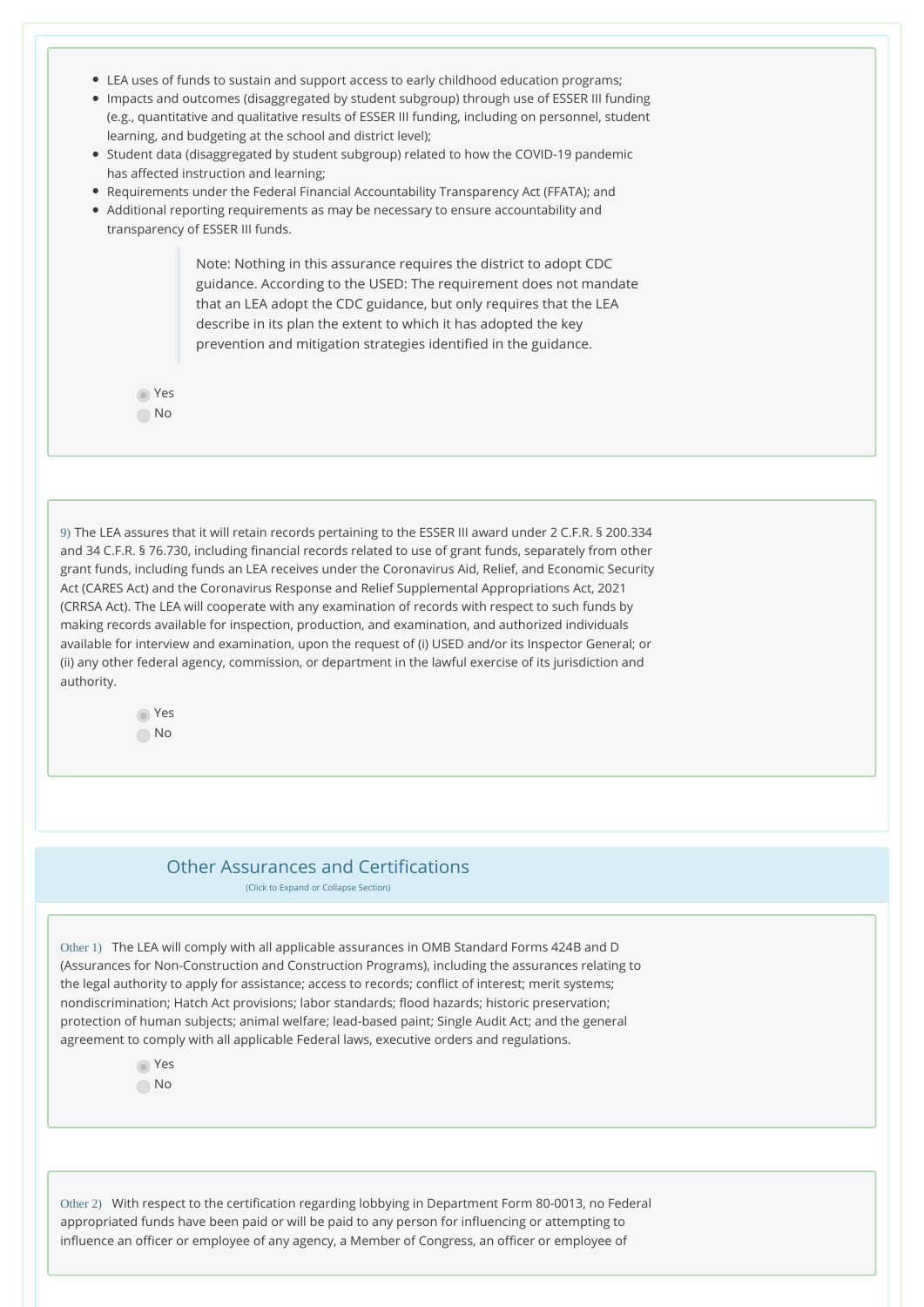| Congress, or an employee of a Member of Congress in connection with the making or renewal of<br>Federal grants under this program; the SEA will complete and submit Standard Form-LLL, "Disclosure<br>Form to Report Lobbying," when required (34 C.F.R. Part 82, Appendix B); and the SEA will require the<br>full certification, as set forth in 34 C.F.R. Part 82, Appendix A, in the award documents for all<br>subawards at all tiers.<br>∩ Yes<br>$\bigcap$ No                                                                                                                                        |
|-------------------------------------------------------------------------------------------------------------------------------------------------------------------------------------------------------------------------------------------------------------------------------------------------------------------------------------------------------------------------------------------------------------------------------------------------------------------------------------------------------------------------------------------------------------------------------------------------------------|
|                                                                                                                                                                                                                                                                                                                                                                                                                                                                                                                                                                                                             |
| Other 3) To the extent applicable, the LEA will include in its local application a description of how the<br>LEA will comply with the requirements of section 427 of GEPA (20 U.S.C. 1228a). The description must<br>include information on the steps the LEA proposes to take to permit students, teachers, and other<br>program beneficiaries to overcome barriers (including barriers based on gender, race, color, national<br>origin, disability, and age) that impede equal access to, or participation in, the program.<br>⊙ Yes<br>$\bigcap$ No                                                     |
|                                                                                                                                                                                                                                                                                                                                                                                                                                                                                                                                                                                                             |
| Other 4) The LEA will comply with all applicable requirements of the Uniform Administrative<br>Requirements, Cost Principles, and Audit Requirements for Federal Awards (sometimes referred to as<br>the Uniform Guidance, or the Uniform Grant Guidance (UGG)).<br>∩ Yes<br>$\bigcap$ No                                                                                                                                                                                                                                                                                                                   |
|                                                                                                                                                                                                                                                                                                                                                                                                                                                                                                                                                                                                             |
| Other 5) The LEA will comply with the provisions of all applicable acts, regulations and assurances; the<br>following provisions of Education Department General Administrative Regulations (EDGAR) 34 CFR<br>parts 76, 77, 81, 82, 84, 97, 98, and 99; the OMB Guidelines to Agencies on Governmentwide<br>Debarment and Suspension (Nonprocurement) in 2 CFR part 180, as adopted and amended as<br>regulations of the Department in 2 CFR part 3485; and the Uniform Guidance in 2 CFR part 200, as<br>adopted and amended as regulations of the Department in 2 CFR part 3474.<br>⊙ Yes<br>$\bigcap$ No |
|                                                                                                                                                                                                                                                                                                                                                                                                                                                                                                                                                                                                             |
|                                                                                                                                                                                                                                                                                                                                                                                                                                                                                                                                                                                                             |
| <b>GEPA Assurances</b><br>(Click to Expand or Collapse Section)                                                                                                                                                                                                                                                                                                                                                                                                                                                                                                                                             |
| GEPA 1) The LEA will administer each program covered by the application in accordance with all<br>applicable statutes, regulations, program plans, and applications, including, but not limited to federal<br>education program laws, the General Education Provisions Act, the Education Department General<br>Administrative Regulations, and the Uniform Grant Guidance.<br>∩ Yes<br>$\bigcirc$ No                                                                                                                                                                                                       |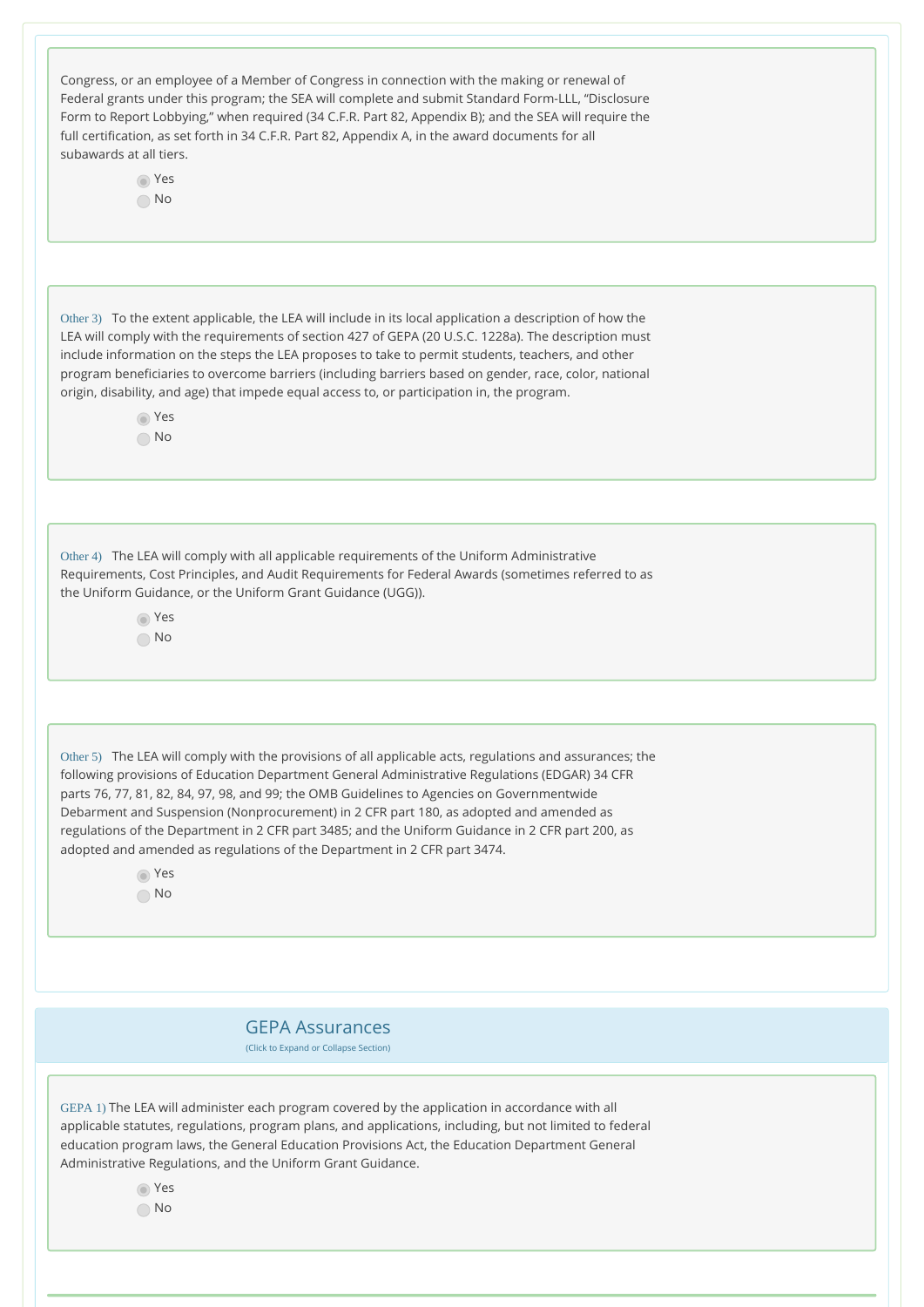| GEPA 2) Control of funds provided to the LEA, and title to property acquired with those funds, will be<br>in a public agency and that a public agency will administer those funds and property.      |
|------------------------------------------------------------------------------------------------------------------------------------------------------------------------------------------------------|
| ⊙ Yes                                                                                                                                                                                                |
| $\bigcap$ No                                                                                                                                                                                         |
|                                                                                                                                                                                                      |
|                                                                                                                                                                                                      |
|                                                                                                                                                                                                      |
| GEPA 3) The local educational agency will use fiscal control and fund accounting procedures that will                                                                                                |
| ensure proper disbursement of, and accounting for, Federal funds.<br>⊙ Yes                                                                                                                           |
| $\bigcirc$ No                                                                                                                                                                                        |
|                                                                                                                                                                                                      |
|                                                                                                                                                                                                      |
|                                                                                                                                                                                                      |
| GEPA 4) The LEA will make reports to the Department and to USED as may reasonably be necessary<br>to enable the Department and USED to perform their duties and that LEA will maintain such records, |
| including the records required under 20 U.S.C. 1232f, and provide access to those records, as the                                                                                                    |
| Department or USED deem necessary to perform their duties.                                                                                                                                           |
| ∩ Yes                                                                                                                                                                                                |
| $\bigcirc$ No                                                                                                                                                                                        |
|                                                                                                                                                                                                      |
|                                                                                                                                                                                                      |
| GEPA 5) The LEA will provide reasonable opportunities for the participation by teachers, parents, and                                                                                                |
| other interested agencies, organizations, and individuals in the planning for and operation of USED                                                                                                  |
| programs.                                                                                                                                                                                            |
| ⊙ Yes                                                                                                                                                                                                |
| $\bigcirc$ No                                                                                                                                                                                        |
|                                                                                                                                                                                                      |
|                                                                                                                                                                                                      |
| GEPA 6) Any application, evaluation, periodic program plan or report relating to an USED program will<br>be made readily available to parents and other members of the general public.               |
| ⊙ Yes                                                                                                                                                                                                |
| $\bigcirc$ No                                                                                                                                                                                        |
|                                                                                                                                                                                                      |
|                                                                                                                                                                                                      |
|                                                                                                                                                                                                      |
| GEPA 7) In the case of any project involving construction-<br>• the project is not inconsistent with overall State plans for the construction of school facilities,                                  |
| and                                                                                                                                                                                                  |
| . In developing plans for construction, due consideration will be given to excellence of<br>architecture and design and to compliance with standards prescribed by the Secretary of                  |
| Education under section 504 of the Rehabilitation Act of 1973 in order to ensure that facilities                                                                                                     |
| constructed with the use of Federal funds are accessible to and usable by individuals with                                                                                                           |
| disabilities.                                                                                                                                                                                        |
| ⊙ Yes                                                                                                                                                                                                |
| $\bigcirc$ No                                                                                                                                                                                        |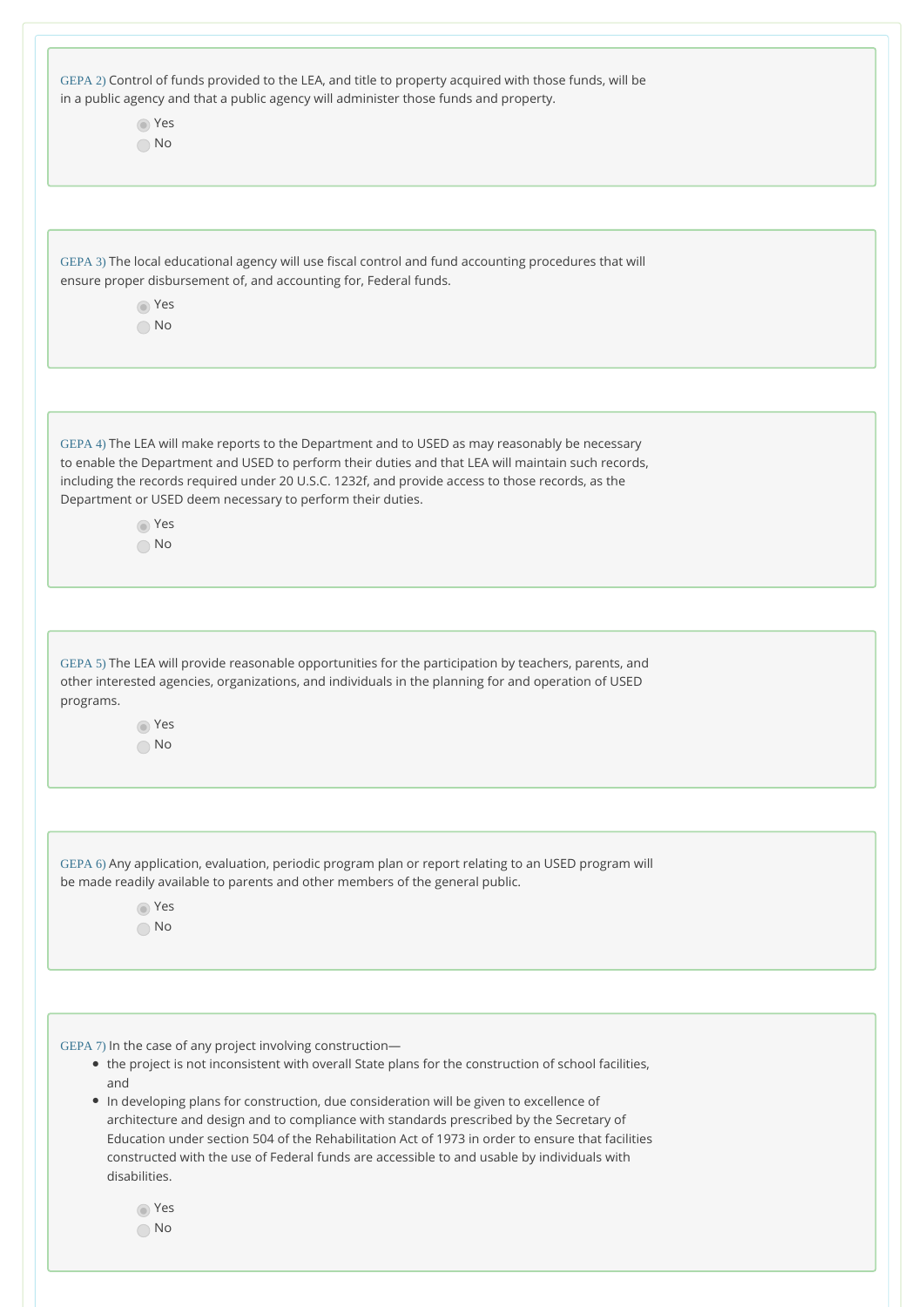| practices developed through such projects.<br>⊙ Yes<br>$\bigcirc$ No                                                                                                                                          | GEPA 8) The LEA has adopted effective procedures for acquiring and disseminating to teachers and<br>administrators participating in an USED program significant information from educational research,<br>demonstrations, and similar projects, and for adopting, where appropriate, promising educational                           |
|---------------------------------------------------------------------------------------------------------------------------------------------------------------------------------------------------------------|--------------------------------------------------------------------------------------------------------------------------------------------------------------------------------------------------------------------------------------------------------------------------------------------------------------------------------------|
| such an organization.<br>⊙ Yes<br>$\bigcirc$ No                                                                                                                                                               | GEPA 9) None of the funds expended will be used to acquire equipment (including computer<br>software) in any instance in which such acquisition results in a direct financial benefit to any<br>organization representing the interests of the purchasing entity or its employees or any affiliate of                                |
|                                                                                                                                                                                                               | <b>Part II Application Requirements</b><br>(Click to Expand or Collapse Section)                                                                                                                                                                                                                                                     |
| Part II - 1) How did the district<br>leadership team consult with<br>the stakeholder groups listed<br>in assurance 5 during the<br>development of the district's<br>ESSER III Plan? (Check all that<br>apply) | $\vee$ Public meetings<br>Focus groups<br>Surveys<br>(150 Characters Left)                                                                                                                                                                                                                                                           |
| Part II - 2) How did the district<br>leadership team determine the<br>district students' academic,<br>social, emotional, and mental<br>health needs? (Check all that<br>apply)                                | $\sqrt{}$ ISASP data<br>Conditions for Learning Survey results - students<br>Conditions for Learning Survey results - parents<br>Conditions for Learning Survey results - staff<br>Uiteracy screening and progress monitoring data<br>Math screening and progress monitoring data<br>Behavior referral data<br>(150 Characters Left) |

Part II - 3) Which groups of students have been most impacted by COVID-19 in your district? (Check all that apply)

- $\sqrt{\ }$  Students from low-income families
- $\blacktriangleright$  Students of color or from a particular ethnic group
- $\sqrt{\ }$  English learners
- $\sqrt{\ }$  Students with disabilities
- $\blacktriangleright$  Students experiencing homelessness
- $\sqrt{\phantom{a}}$  Children and youth in foster care
- **Migrant students**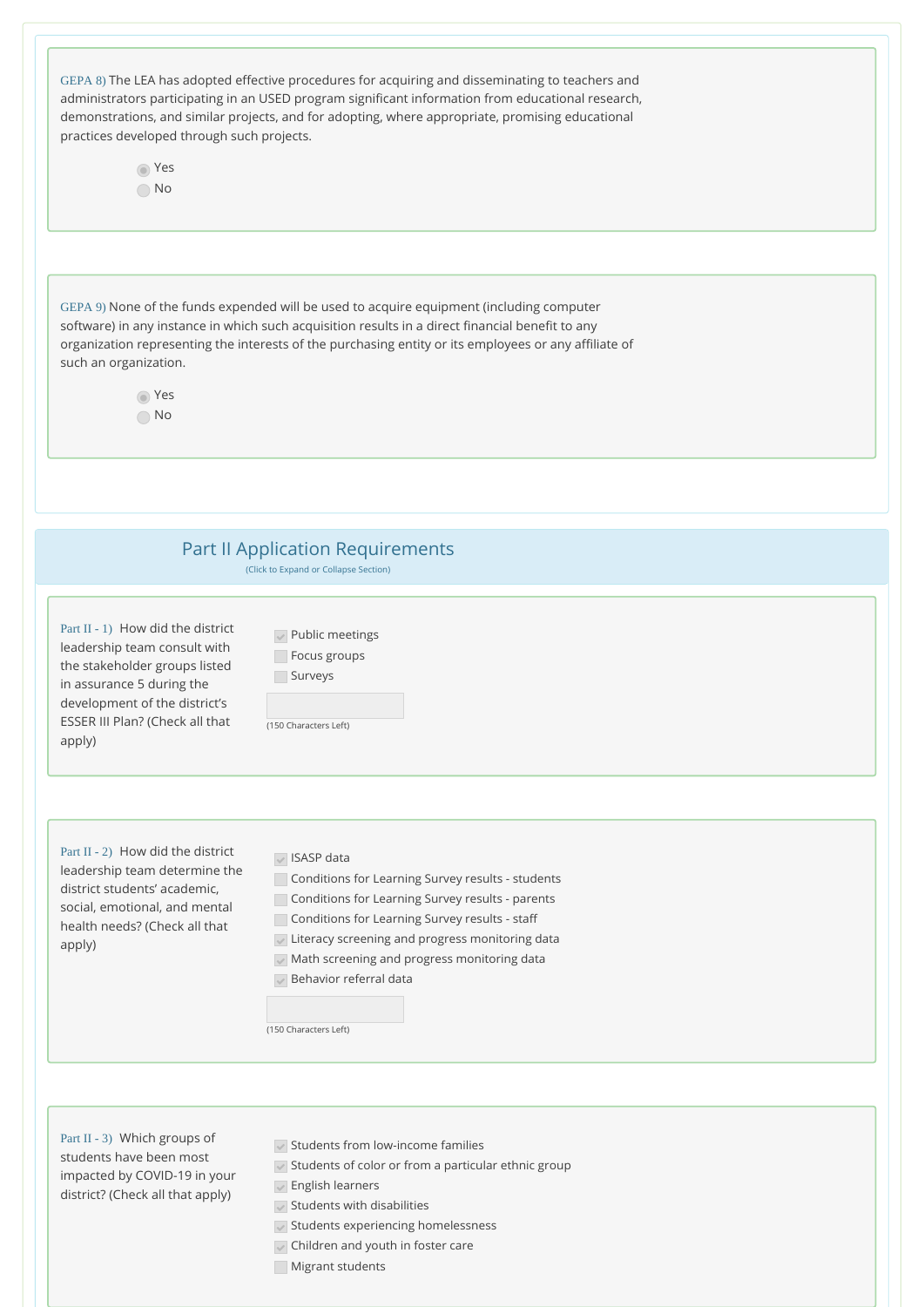| (150 Characters Left)<br>Part $II - 4$ ) How did the district<br>leadership team determine the<br>academic, social, emotional,<br>and mental health needs of<br>the students most impacted by<br>COVID-19? | SASP data by subgroup<br>Conditions for Learning Survey results - students by subgroup<br>Conditions for Learning Survey results - parents by subgroup<br>Conditions for Learning Survey results - staff by subgroup<br>Literacy screening and progress monitoring data by subgroup<br>Math screening and progress monitoring data by subgroup<br>Behavior referral data by subgroup<br>(150 Characters Left) |
|------------------------------------------------------------------------------------------------------------------------------------------------------------------------------------------------------------|---------------------------------------------------------------------------------------------------------------------------------------------------------------------------------------------------------------------------------------------------------------------------------------------------------------------------------------------------------------------------------------------------------------|
| related to COVID-19?<br>Yes<br>No.                                                                                                                                                                         | Part II - 5) Will the district use ESSER III funds to implement prevention and mitigation strategies                                                                                                                                                                                                                                                                                                          |

Part II - 5a) Which of the following prevention and mitigation strategies will ESSER III funds be used to implement? (Check all that apply.)

Coordinating preparedness and response efforts with State, local, Tribal, and territorial public health departments to prevent, prepare for, and respond to COVID-19

 $\sqrt{\ }$  Training and professional development on sanitizing and minimizing the spread of infectious diseases

Purchasing supplies to sanitize and clean the LEA's facilities

Repairing and improving school facilities to reduce risk of virus transmission and exposure to environmental health hazards

Improving indoor air quality

Tailoring prevention and mitigation strategies to address the needs of children from low-income families, children with disabilities, English learners, racial and ethnic minorities, students experiencing homelessness, and foster care youth

Purchasing educational technology (including hardware, software, connectivity, assistive technology, and adaptive equipment) needed to distance students

(150 Characters Left)

Part II - 6) How does the district plan to use the 20% set-aside to address the academic impact of learning loss or to accelerate learning through evidence-based interventions? (Check all that apply)

Use of evidence-based accelerated learning interventions in literacy

Use of evidence-based accelerated learning interventions in mathematics

Use of evidence-based accelerated learning interventions in social-emotionalbehavioral health (SEBH), including mental health

Attendance at/membership in the Leadership Academy established by the Department to help districts and schools implement evidence-based practices

Attendance at/membership in the Accelerated Learning Academy established by the Department to help districts and schools implement evidence-based practices

Attendance at/membership in the Social-Emotional-Behavioral Health (SEBH)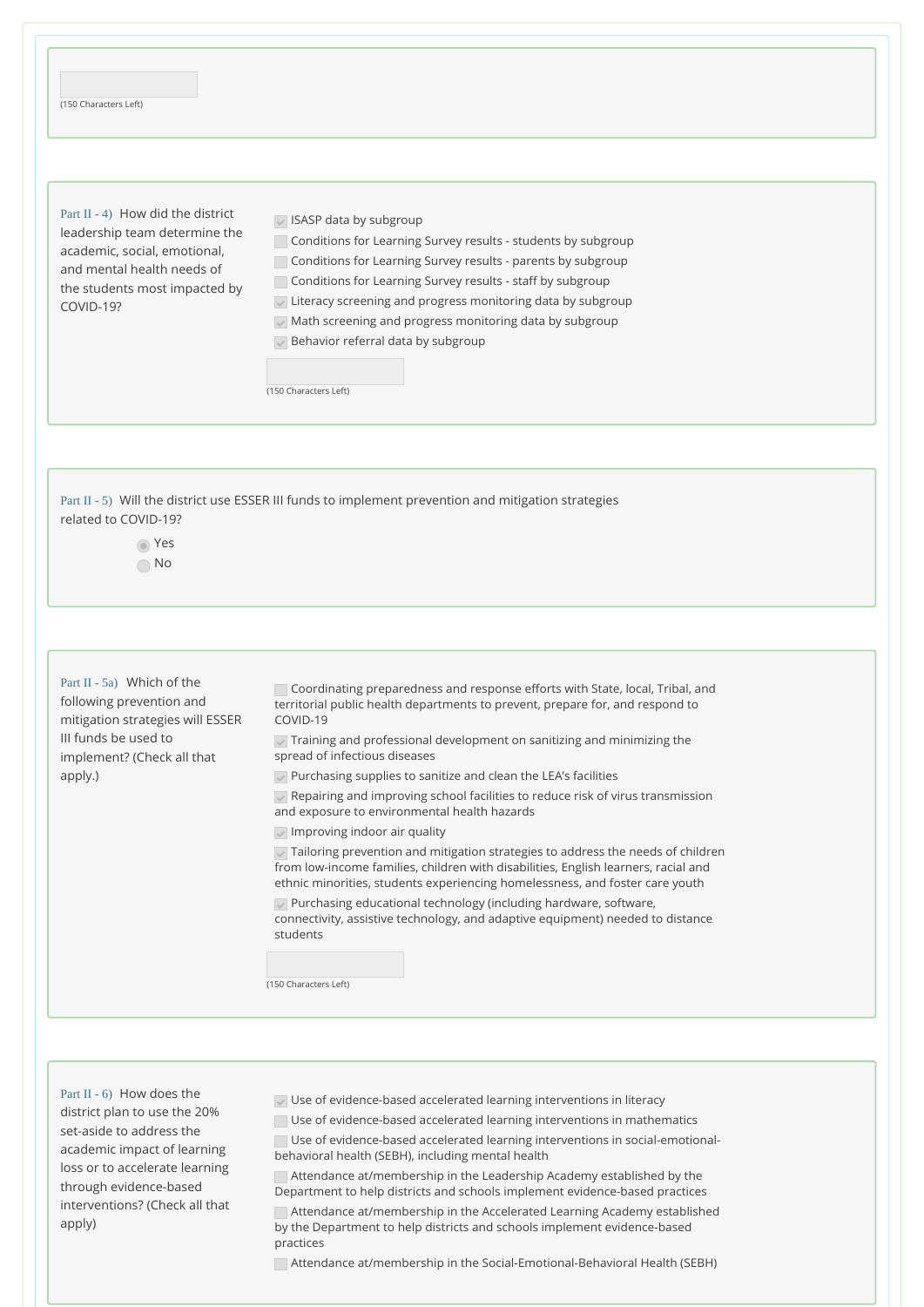Academy established by the Department to help districts and schools implement evidence-based practices

Participation in the FAST for Success Literacy Exploratory Project

(150 Characters Left)

Part II - 7) How does the district plan to use the remaining ESSER III funds consistent with statutory requirements? (Check all that apply)

 $\sqrt{\phantom{a}}$  Activities authorized by the ESEA

Activities authorized by the the Individuals with Disabilities Education Act (IDEA)

Activities authorized by the Adult Education and Family Literacy Act (AEFLA)

Activities authorized by the Carl D. Perkins Career and Technical Education Act of 2006 (Perkins CTE)

Developing strategies and implementing public health protocols including, to the greatest extent practicable, policies in line with guidance from the Centers for Disease Control and Prevention (CDC) on reopening and operating schools to effectively maintain the health and safety of students, educators, and other staff

Coordinating preparedness and response efforts with State, local, Tribal, and territorial public health departments to prevent, prepare for, and respond to COVID-19

 $\sqrt{\ }$  Training and professional development on sanitizing and minimizing the spread of infectious diseases

Purchasing supplies to sanitize and clean the LEA's facilities

Repairing and improving school facilities to reduce risk of virus transmission and exposure to environmental health hazard

Improving indoor air quality

Addressing the needs of children from low-income families, children with disabilities, English learners, racial and ethnic minorities, students experiencing homelessness, and foster care youth

Developing and implementing procedures and systems to improve the preparedness and response efforts of LEAs

Planning for or implementing activities during long-term closures, including providing meals to eligible students and providing technology for online learning Purchasing educational technology (including hardware, software, connectivity, assistive technology, and adaptive equipment) for students that aids in regular and substantive educational interaction between students and their classroom instructors, including students from low-income families and children with disabilities

Providing mental health services and supports, including through the implementation of evidence-based full-service community schools and the hiring of counselors

Planning and implementing activities related to summer learning and supplemental after-school programs

Addressing learning loss

(250 Characters Left)

Part II - 8) Please indicate the extent to which the district has board adopted policies for each of the following health and safety strategies by providing a link to the policy posted on the district's website:

If no policy exists, leave the field blank

| Policy                                           | URL Link to Policy |
|--------------------------------------------------|--------------------|
| Physical distancing e.g., use of cohorts/podding |                    |